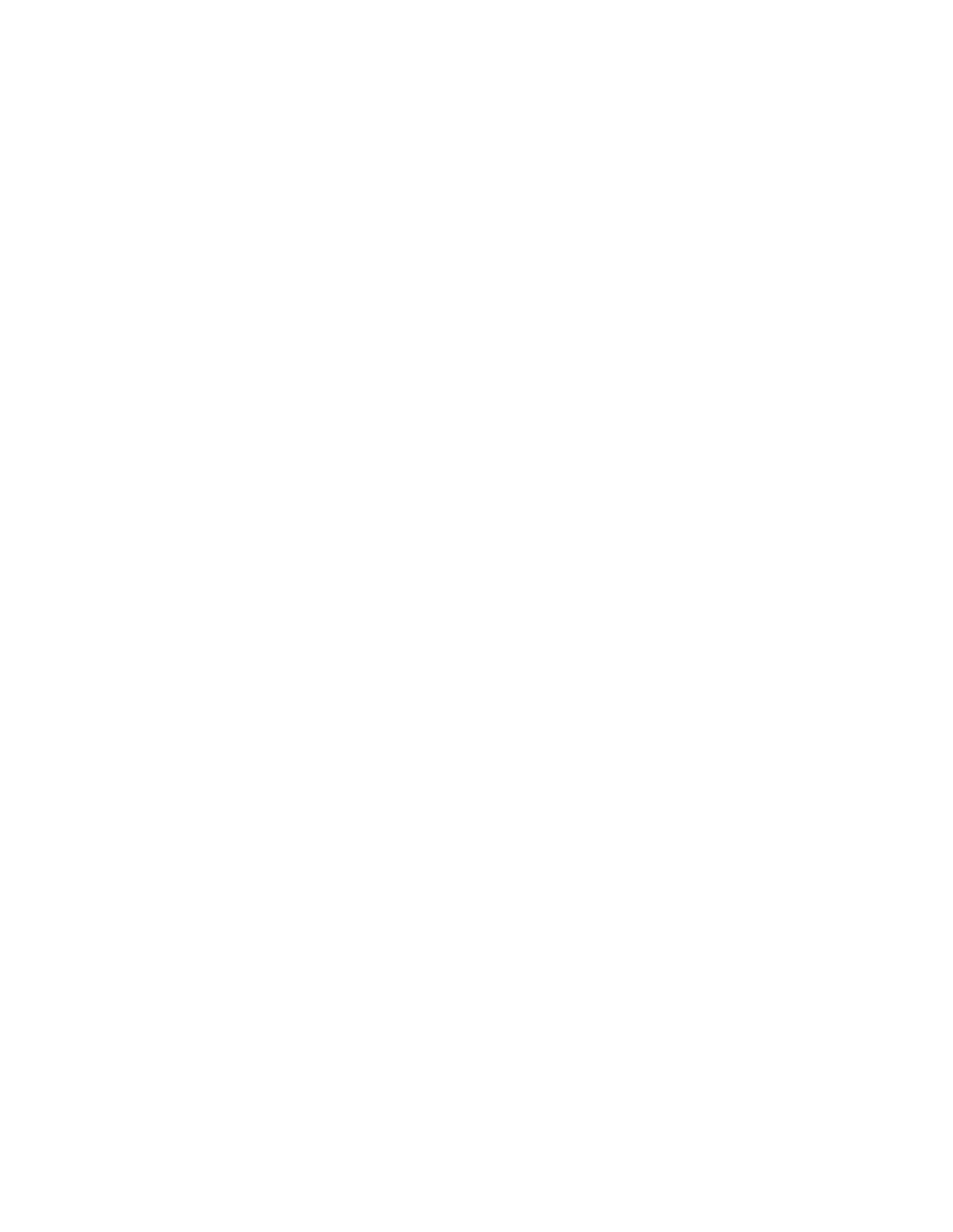## **UNITED WAY OF MOWER COUNTY, INC. TABLE OF CONTENTS YEAR ENDED MARCH 31, 2021**

| <b>INDEPENDENT AUDITORS' REPORT</b>                                          | 1  |
|------------------------------------------------------------------------------|----|
| <b>FINANCIAL STATEMENTS</b>                                                  |    |
| <b>STATEMENT OF FINANCIAL POSITION</b>                                       | 3  |
| STATEMENT OF ACTIVITIES AND CHANGES IN NET ASSETS                            | 4  |
| <b>STATEMENT OF FUNCTIONAL EXPENSES</b>                                      | 5  |
| <b>STATEMENT OF CASH FLOWS</b>                                               | 6  |
| <b>NOTES TO FINANCIAL STATEMENTS</b>                                         | 7  |
| <b>SUPPLEMENTARY INFORMATION</b>                                             |    |
| <b>SCHEDULE OF ALLOCATIONS TO AGENCIES</b>                                   | 13 |
| <b>SCHEDULE OF CUSTODIAL ACCOUNT ALLOCATIONS</b>                             | 14 |
| SCHEDULE OF ALLOCATIONS TO NON-UNITED WAY OF MOWER<br><b>COUNTY AGENCIES</b> | 15 |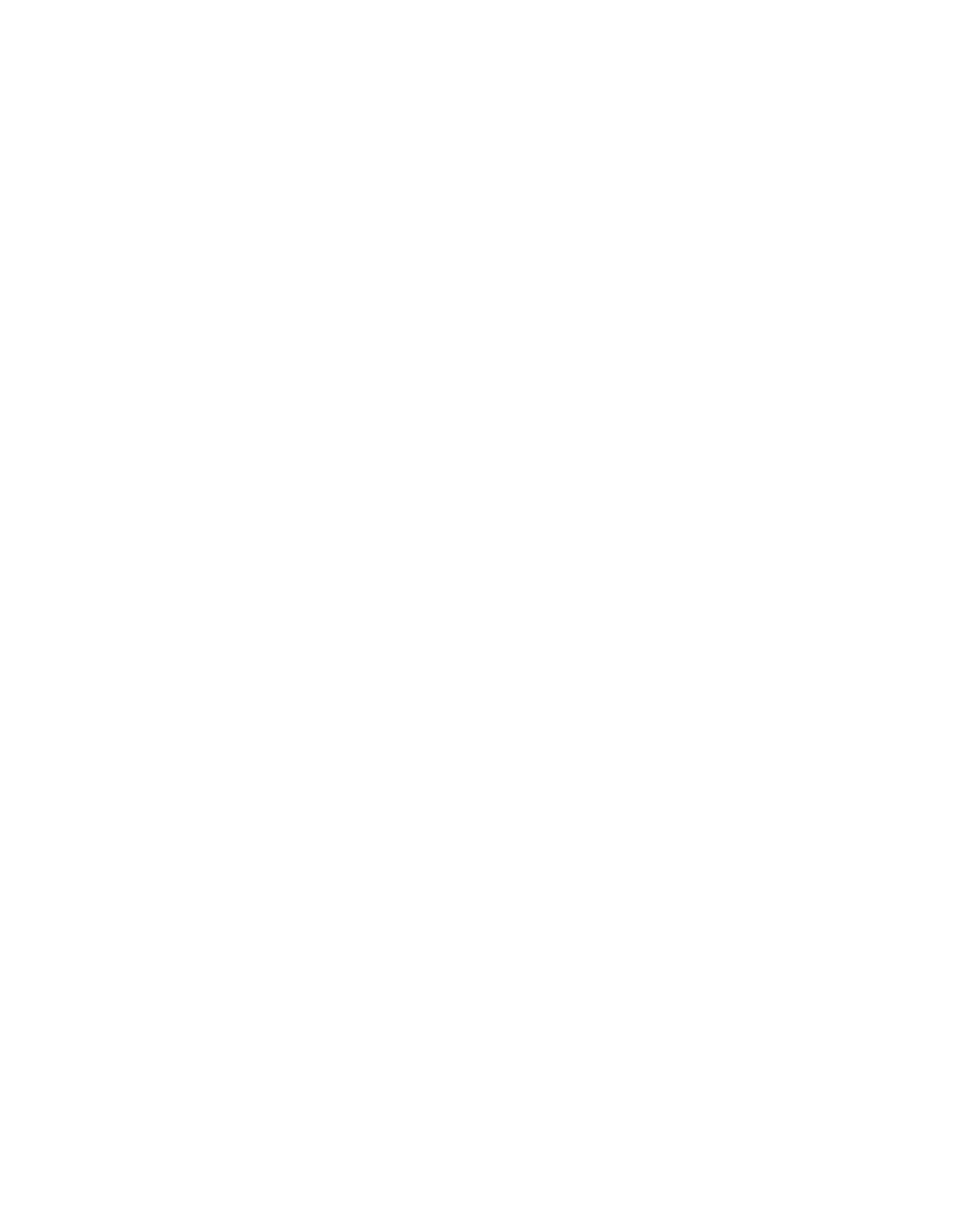

**CliftonLarsonAllen LLP CLAconnect.com**

## **INDEPENDENT AUDITORS' REPORT**

Board of Directors United Way of Mower County, Inc. Austin, Minnesota

### **Report on the Financial Statements**

We have audited the accompanying financial statements of United Way of Mower County, Inc. (a nonprofit organization), which comprise the statement of financial position as of March 31, 2021, and the related statements of activities and changes in net assets, functional expenses, and cash flows for the year then ended, and the related notes to the financial statements.

## *Management's Responsibility for the Financial Statements*

Management is responsible for the preparation and fair presentation of these financial statements in accordance with accounting principles generally accepted in the United States of America; this includes the design, implementation, and maintenance of internal control relevant to the preparation and fair presentation of financial statements that are free from material misstatement, whether due to fraud or error.

#### *Auditors' Responsibility*

Our responsibility is to express an opinion on these financial statements based on our audit. We conducted our audit in accordance with auditing standards generally accepted in the United States of America. Those standards require that we plan and perform the audit to obtain reasonable assurance about whether the financial statements are free from material misstatement.

An audit involves performing procedures to obtain audit evidence about the amounts and disclosures in the financial statements. The procedures selected depend on the auditors' judgment, including the assessment of the risks of material misstatement of the financial statements, whether due to fraud or error. In making those risk assessments, the auditor considers internal control relevant to the entity's preparation and fair presentation of the financial statements in order to design audit procedures that are appropriate in the circumstances, but not for the purpose of expressing an opinion on the effectiveness of the entity's internal control. Accordingly, we express no such opinion. An audit also includes evaluating the appropriateness of accounting policies used and the reasonableness of significant accounting estimates made by management, as well as evaluating the overall presentation of the financial statements.

We believe that the audit evidence we have obtained is sufficient and appropriate to provide a basis for our audit opinion.



CLA is an independent member of Nexia International, a leading, global network of independent accounting and consulting firms. See nexia.com/member-firm-disclaimer for details.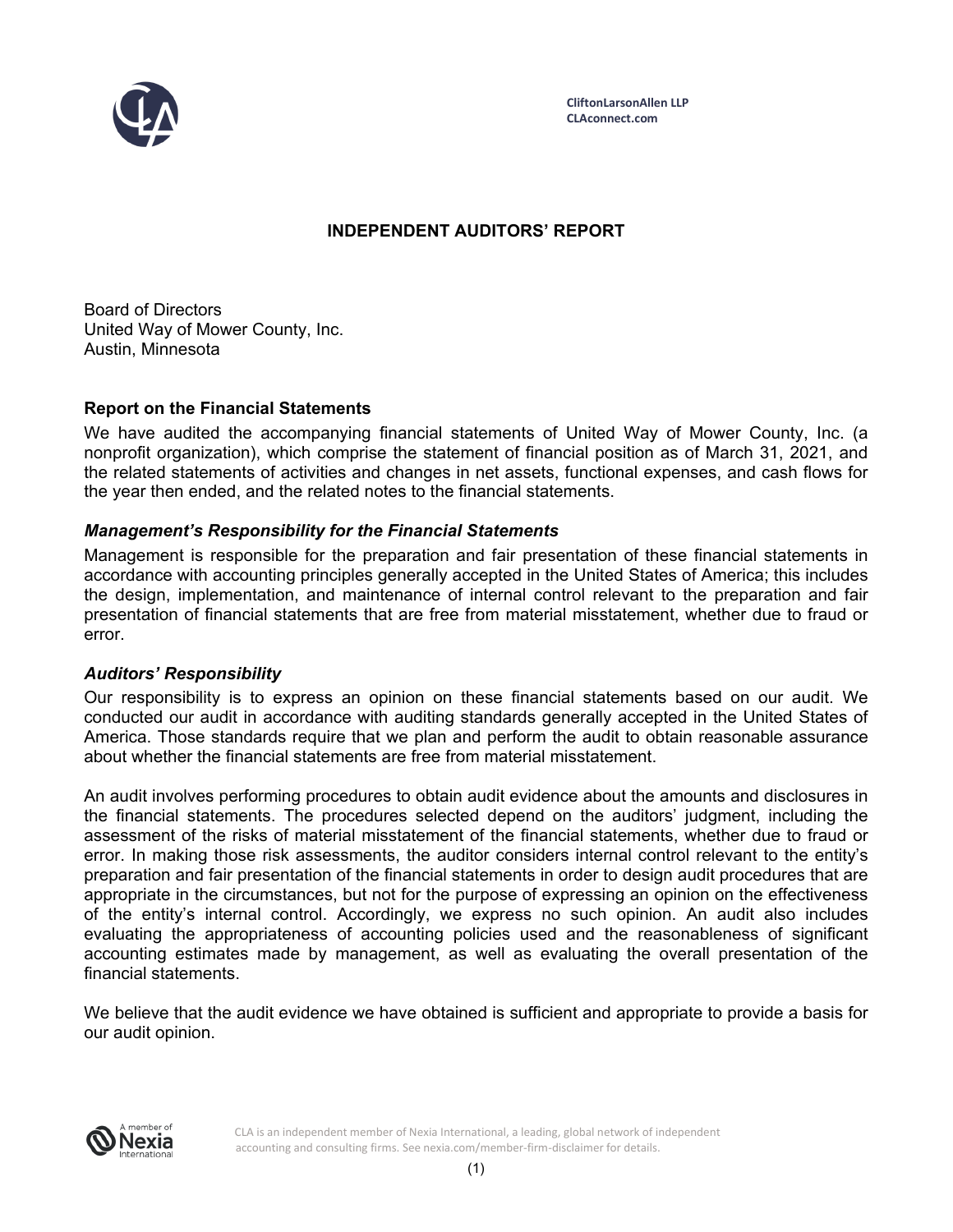## *Opinion*

In our opinion, the financial statements referred to above present fairly, in all material respects, the financial position of United Way of Mower County, Inc. as of March 31, 2021, and the changes in its net assets and its cash flows for the year then ended in accordance with accounting principles generally accepted in the United States of America.

## *Report on Summarized Comparative Information*

We previously audited the United Way of Mower County, Inc. 2020 financial statements, and our report dated September 17, 2020 expressed an unmodified opinion on those financial statements. In our opinion, the summarized comparative information presented herein as of and for the year ended March 31, 2020, is consistent, in all material respects, with the audited financial statements from which it has been derived.

## **Report on Supplementary Information**

Our audit was conducted for the purpose of forming an opinion on the financial statements as a whole. The schedule of allocations to agencies, schedule of custodial account allocations, and schedule of allocations to non-Mower county United Way agencies are presented for purposes of additional analysis and are not a required part of the financial statements. Such information is the responsibility of management and was derived from and relates directly to the underlying accounting and other records used to prepare the financial statements. The information has been subjected to the auditing procedures applied in the audit of the financial statements and certain additional procedures, including comparing and reconciling such information directly to the underlying accounting and other records used to prepare the financial statements or to the financial statements themselves, and other additional procedures in accordance with auditing standards generally accepted in the United States of America. In our opinion, the information is fairly stated in all material respects in relation to the financial statements as a whole.

Clifton Larson Allen LLP

**CliftonLarsonAllen LLP** 

Austin, Minnesota October 7, 2021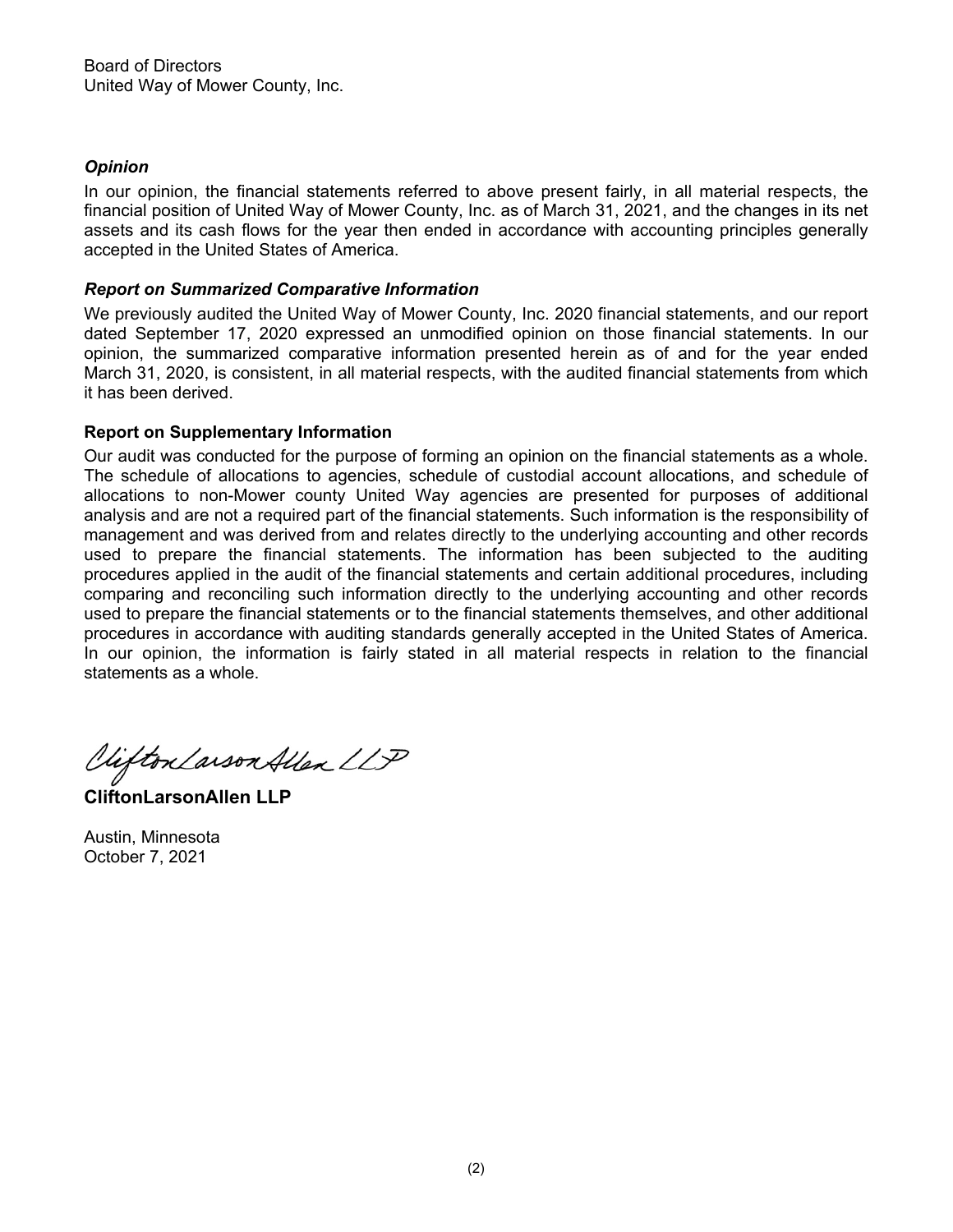|                                         |     | 2021      |               | 2020      |
|-----------------------------------------|-----|-----------|---------------|-----------|
| <b>ASSETS</b>                           |     |           |               |           |
| <b>CURRENT ASSETS</b>                   |     |           |               |           |
| Cash and Cash Equivalents               | \$  | 707,825   | \$            | 408,810   |
| Investments                             |     |           |               | 251,402   |
| <b>Accrued Interest</b>                 |     |           |               | 1,106     |
| Pledges Receivable, Net                 |     | 938,737   |               | 1,084,789 |
| Prepaid Expenses and Other Assets       |     | 7,019     |               | 2,831     |
| <b>Total Current Assets</b>             |     | 1,653,581 |               | 1,748,938 |
| PROPERTY AND EQUIPMENT                  |     |           |               |           |
| <b>Furniture and Equipment</b>          |     | 27,285    |               | 27,285    |
| Less: Accumulated Depreciation          |     | (27, 285) |               | (26, 437) |
| <b>Total Property and Equipment</b>     |     |           |               | 848       |
| <b>Total Assets</b>                     | \$. | 1,653,581 | $\frac{1}{2}$ | 1,749,786 |
| <b>LIABILITIES AND NET ASSETS</b>       |     |           |               |           |
| <b>CURRENT LIABILITIES</b>              |     |           |               |           |
| <b>Accounts Payable</b>                 | \$  | 11,074    | \$            | 16,591    |
| <b>Accrued Expenses</b>                 |     | 12,915    |               | 12,025    |
| <b>Allocations Payable</b>              |     | 809,225   |               | 910,362   |
| <b>Donor Designations Payable</b>       |     | 4,944     |               | 14,824    |
| <b>Total Current Liabilities</b>        |     | 838,158   |               | 953,802   |
| <b>NET ASSETS</b>                       |     |           |               |           |
| <b>Without Donor Restrictions:</b>      |     |           |               |           |
| Undesignated                            |     | 506,546   |               | 537,226   |
| Designated - Board Discretionary Fund   |     | 10,000    |               | 8,465     |
| <b>Total Without Donor Restrictions</b> |     | 516,546   |               | 545,691   |
| <b>With Donor Restrictions</b>          |     | 298,877   |               | 250,293   |
| <b>Total Net Assets</b>                 |     | 815,423   |               | 795,984   |
| <b>Total Liabilities and Net Assets</b> | \$  | 1,653,581 | \$            | 1,749,786 |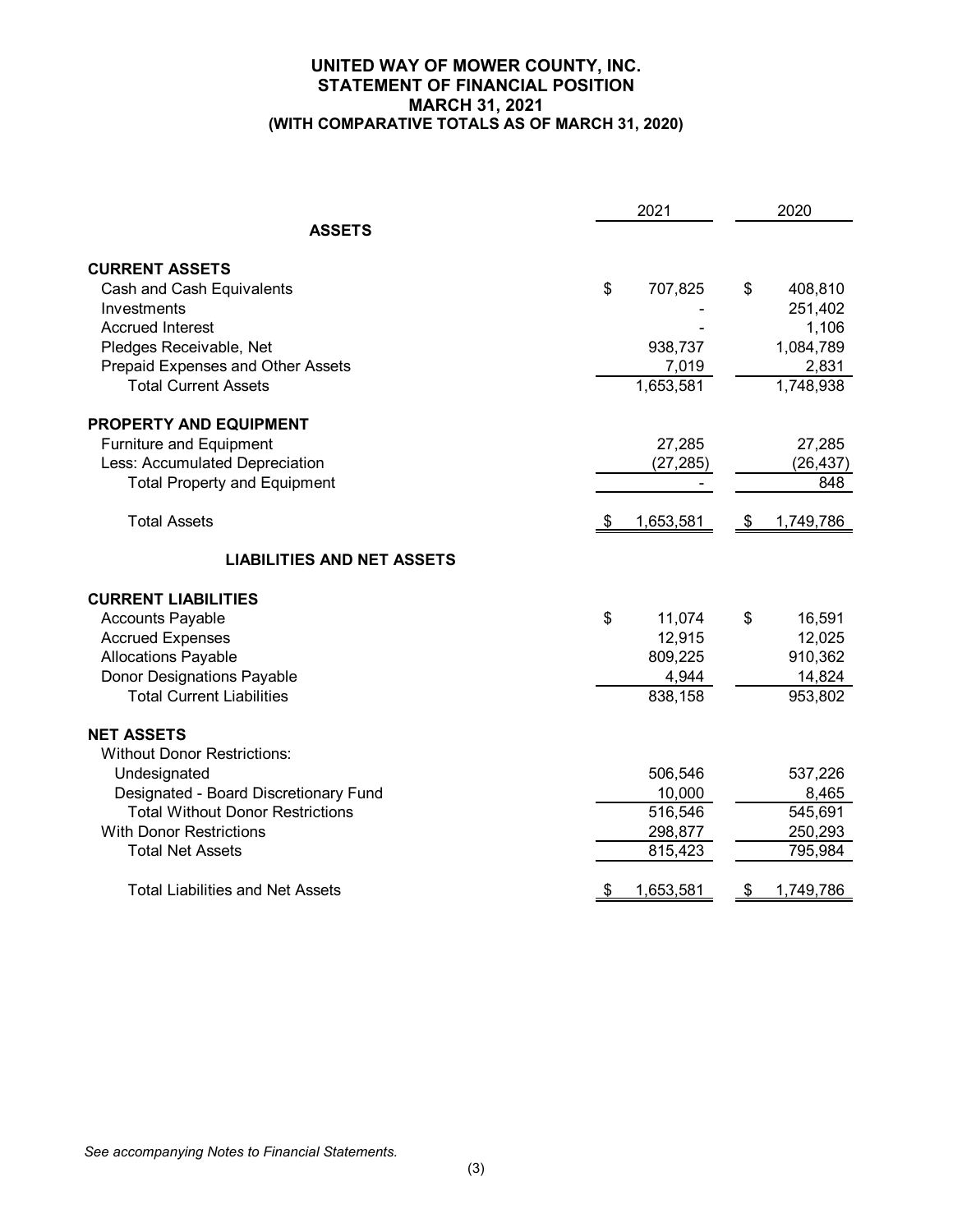### **UNITED WAY OF MOWER COUNTY, INC. STATEMENT OF ACTIVITIES AND CHANGES IN NET ASSETS YEAR ENDED MARCH 31, 2021 (WITH COMPARATIVE TOTALS AS OF MARCH 31, 2020)**

|                                           | <b>Without Donor</b> | <b>With Donor</b><br>2021 |                 | 2020            |  |
|-------------------------------------------|----------------------|---------------------------|-----------------|-----------------|--|
|                                           | Restrictions         | Total<br>Restrictions     |                 | <b>Totals</b>   |  |
| REVENUE, SUPPORT, AND GAINS               |                      |                           |                 |                 |  |
| Annual Campaign                           | 1,076,917<br>\$      | \$                        | 1,076,917<br>\$ | 1,273,096<br>\$ |  |
| Less: Donor Designations                  | (4,994)              |                           | (4,994)         | (14, 824)       |  |
| Less: Estimated Uncollectible Pledges     | (60,000)             |                           | (60,000)        | (39, 175)       |  |
| Net Campaign Contributions                | 1,011,923            |                           | 1,011,923       | 1,219,097       |  |
| Grant Income                              |                      |                           |                 | 1,500           |  |
| <b>Other Contributions</b>                | 2,532                | 193,934                   | 196,466         | 179,063         |  |
| <b>Special Events</b>                     |                      | 30,938                    | 30,938          | 38,714          |  |
| Net Investment Income                     | 1,828                |                           | 1,828           | 10,671          |  |
| Other Income                              | 674                  |                           | 674             | 334             |  |
| Net Assets Released from Restrictions     | 176,288              | (176, 288)                |                 |                 |  |
| Total Revenue, Support, and Gains         | 1,193,245            | 48,584                    | 1,241,829       | 1,449,379       |  |
| <b>EXPENSES AND LOSSES</b>                |                      |                           |                 |                 |  |
| Program Services Expense                  | 1,108,986            |                           | 1,108,986       | 1,220,353       |  |
| <b>Supporting Services Expense:</b>       |                      |                           |                 |                 |  |
| Management and General                    | 78,387               |                           | 78,387          | 76,950          |  |
| Fundraising                               | 35,017               |                           | 35,017          | 38,596          |  |
| <b>Total Supporting Services Expenses</b> | 113,404              |                           | 113,404         | 115,546         |  |
| <b>Total Expenses</b>                     | 1,222,390            |                           | 1,222,390       | 1,335,899       |  |
| <b>CHANGE IN NET ASSETS</b>               | (29, 145)            | 48,584                    | 19,439          | 113,480         |  |
| Net Assets - Beginning of Year            | 545,691              | 250,293                   | 795,984         | 682,504         |  |
| <b>NET ASSETS - END OF YEAR</b>           | 516,546<br>S         | 298,877<br>\$             | 815,423<br>\$   | 795,984<br>\$   |  |

*See accompanying Notes to Financial Statements.*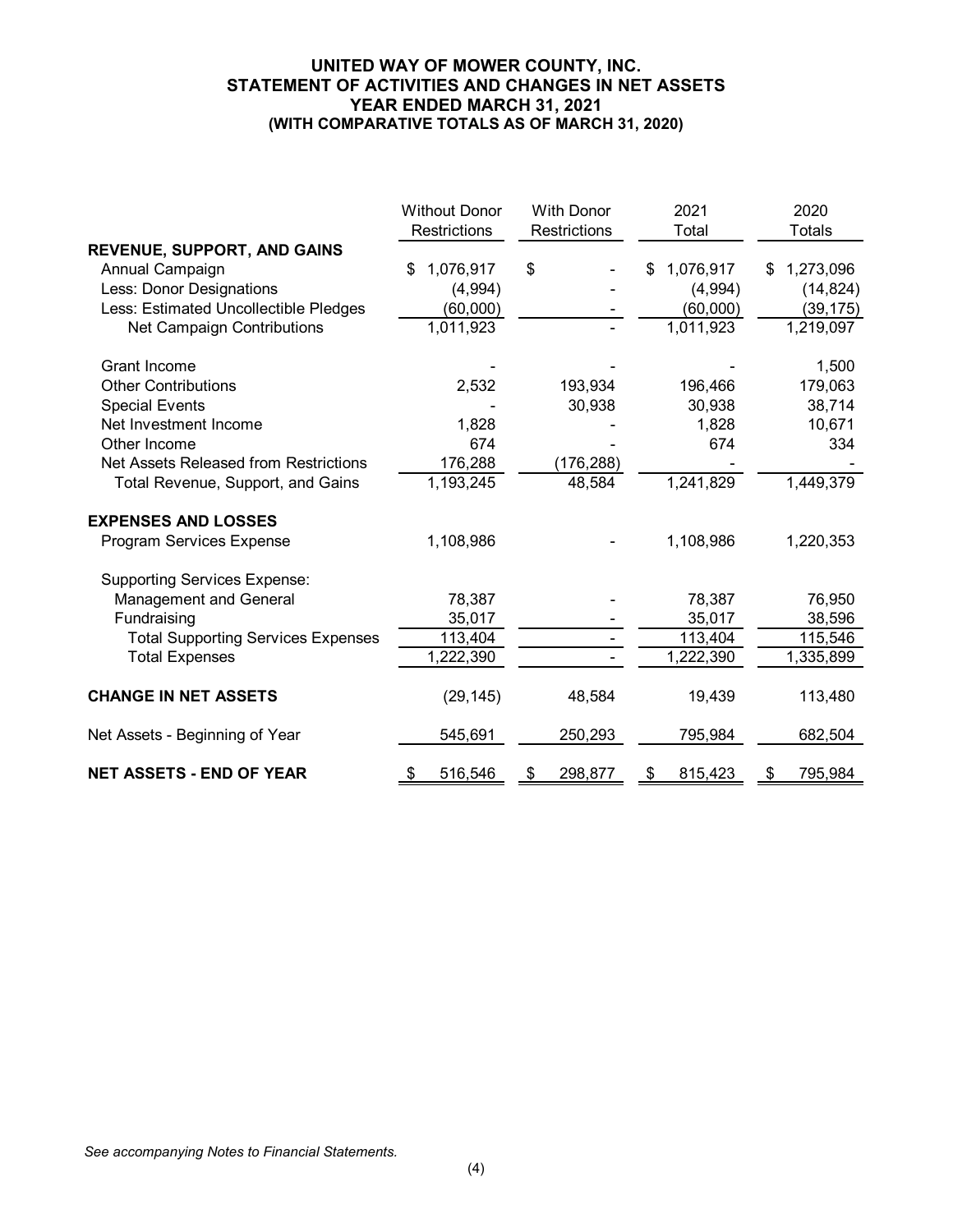#### **UNITED WAY OF MOWER COUNTY, INC. STATEMENT OF FUNCTIONAL EXPENSES YEAR ENDED MARCH 31, 2021 (WITH COMPARATIVE TOTALS AS OF MARCH 31, 2020)**

|                                                             | Program                  | Management      |               | <b>Totals</b>            |    |                      |
|-------------------------------------------------------------|--------------------------|-----------------|---------------|--------------------------|----|----------------------|
|                                                             | Services                 | and General     | Fundraising   | 2021                     |    | 2020                 |
| <b>Impact Grants and Awards</b><br>Less: Donor Designations | \$<br>787,263<br>(4,994) | \$              | \$            | \$<br>787,263<br>(4,994) | \$ | 920,186<br>(14, 824) |
| Impact Grants and Awards, Net                               | 782,269                  |                 |               | 782,269                  |    | 905,362              |
| Salaries and Wages<br>Payroll Taxes                         | 96,248<br>7,267          | 51,332<br>3,876 | 12,833<br>969 | 160,413<br>12,112        |    | 152,602<br>11,563    |
| Total                                                       | 103,515                  | 55,208          | 13,802        | 172,525                  |    | 164,165              |
| Program Expense                                             | 189,085                  |                 |               | 189,085                  |    | 184,254              |
| Advertising                                                 |                          | 3,143           |               | 3,143                    |    | 2,310                |
| Campaign                                                    |                          |                 | 9,189         | 9,189                    |    | 5,257                |
| <b>Conferences and Meetings</b>                             | 1,484                    | 1,113           | 1,113         | 3,710                    |    | 6,220                |
| Depreciation                                                | 340                      | 254             | 254           | 848                      |    | 1,216                |
| Dues and Subscriptions                                      | 19,681                   |                 | 1,076         | 20,757                   |    | 15,760               |
| <b>Equipment and Maintenance</b>                            | 228                      | 171             | 171           | 570                      |    | 1,124                |
| Insurance                                                   | 988                      | 741             | 741           | 2,470                    |    | 2,553                |
| Miscellaneous                                               | 1,257                    | 943             | 943           | 3,143                    |    | 3,739                |
| Occupancy                                                   | 6,240                    | 4,680           | 4,680         | 15,600                   |    | 15,600               |
| Postage                                                     |                          | 274             |               | 274                      |    | 913                  |
| Professional fees                                           |                          | 8,936           |               | 8,936                    |    | 8,880                |
| <b>Special Events</b>                                       |                          |                 | 124           | 124                      |    | 6,169                |
| <b>Supplies</b>                                             | 185                      | 139             | 139           | 463                      |    | 1,017                |
| Telephone and Technology                                    | 3,714                    | 2,785           | 2,785         | 9,284                    |    | 11,360               |
| Total                                                       | 1,108,986                | \$<br>78,387    | \$<br>35,017  | \$<br>1,222,390          |    | 1,335,899            |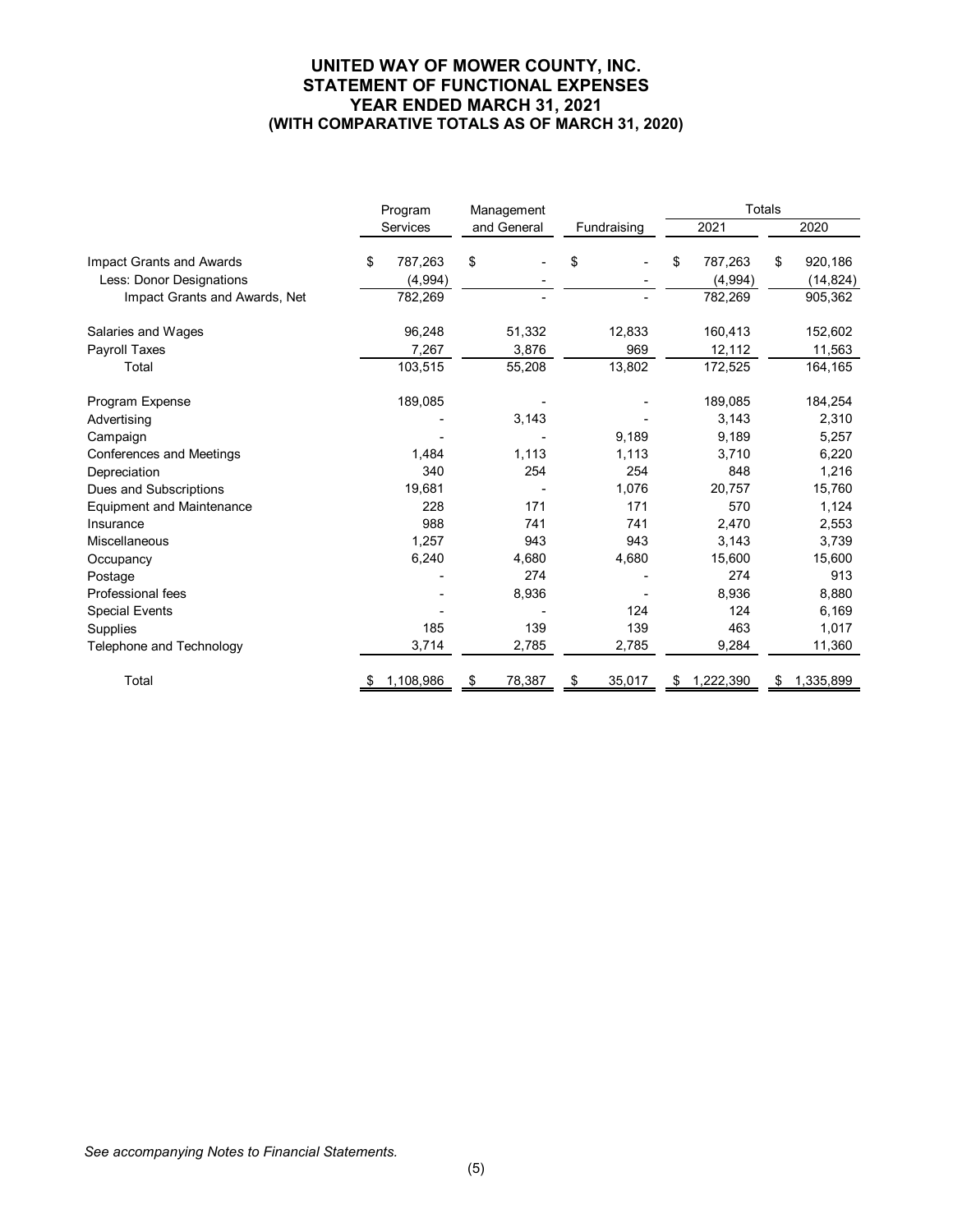#### **UNITED WAY OF MOWER COUNTY, INC. STATEMENT OF CASH FLOWS YEAR ENDED MARCH 31, 2021 (WITH COMPARATIVE TOTALS AS OF MARCH 31, 2020)**

|                                                           | 2021          |    | 2020      |
|-----------------------------------------------------------|---------------|----|-----------|
| <b>CASH FLOWS FROM OPERATING ACTIVITIES</b>               |               |    |           |
| Change in Net Assets                                      | \$<br>19,439  | \$ | 113,480   |
| Adjustments to Reconcile Change in Net Assets to Net Cash |               |    |           |
| Provided by Operating Activities:                         |               |    |           |
| Depreciation                                              | 848           |    | 1,216     |
| Uncollected Pledges Adjustment                            | 60,000        |    | 39,175    |
| Realized and Unrealized (Gain) Loss on Investments        | 408           |    | (693)     |
| <b>Contributed Investments</b>                            | (1, 412)      |    |           |
| Changes in Operating Assets and Liabilities:              |               |    |           |
| <b>Accounts Receivable</b>                                |               |    | 9,297     |
| <b>Accrued Interest</b>                                   | 1,106         |    | 185       |
| Promises to Give, Net                                     | 86,052        |    | (97,900)  |
| Prepaid Expenses and Other Assets                         | (4, 188)      |    | 31        |
| <b>Accounts Payable</b>                                   | (5, 517)      |    | 258       |
| <b>Accrued Expenses</b>                                   | 890           |    | 591       |
| <b>Allocations Payable</b>                                | (101, 137)    |    | (9, 455)  |
| Donor Designations Payable                                | (9,880)       |    | 9,754     |
| Net Cash Provided by Operating Activities                 | 46,609        |    | 65,939    |
| <b>CASH FLOWS FROM INVESTING ACTIVITIES</b>               |               |    |           |
| Purchases of Investments                                  |               |    | (157,000) |
| Proceeds from Sales of Investments                        | 252,406       |    | 256,000   |
| Net Cash Provided by Investing Activities                 | 252,406       |    | 99,000    |
|                                                           |               |    |           |
| NET CHANGE IN CASH AND CASH EQUIVALENTS                   | 299,015       |    | 164,939   |
| Cash and Cash Equivalents - Beginning of Year             | 408,810       |    | 243,871   |
| <b>CASH AND CASH EQUIVALENTS - END OF YEAR</b>            | \$<br>707,825 | \$ | 408,810   |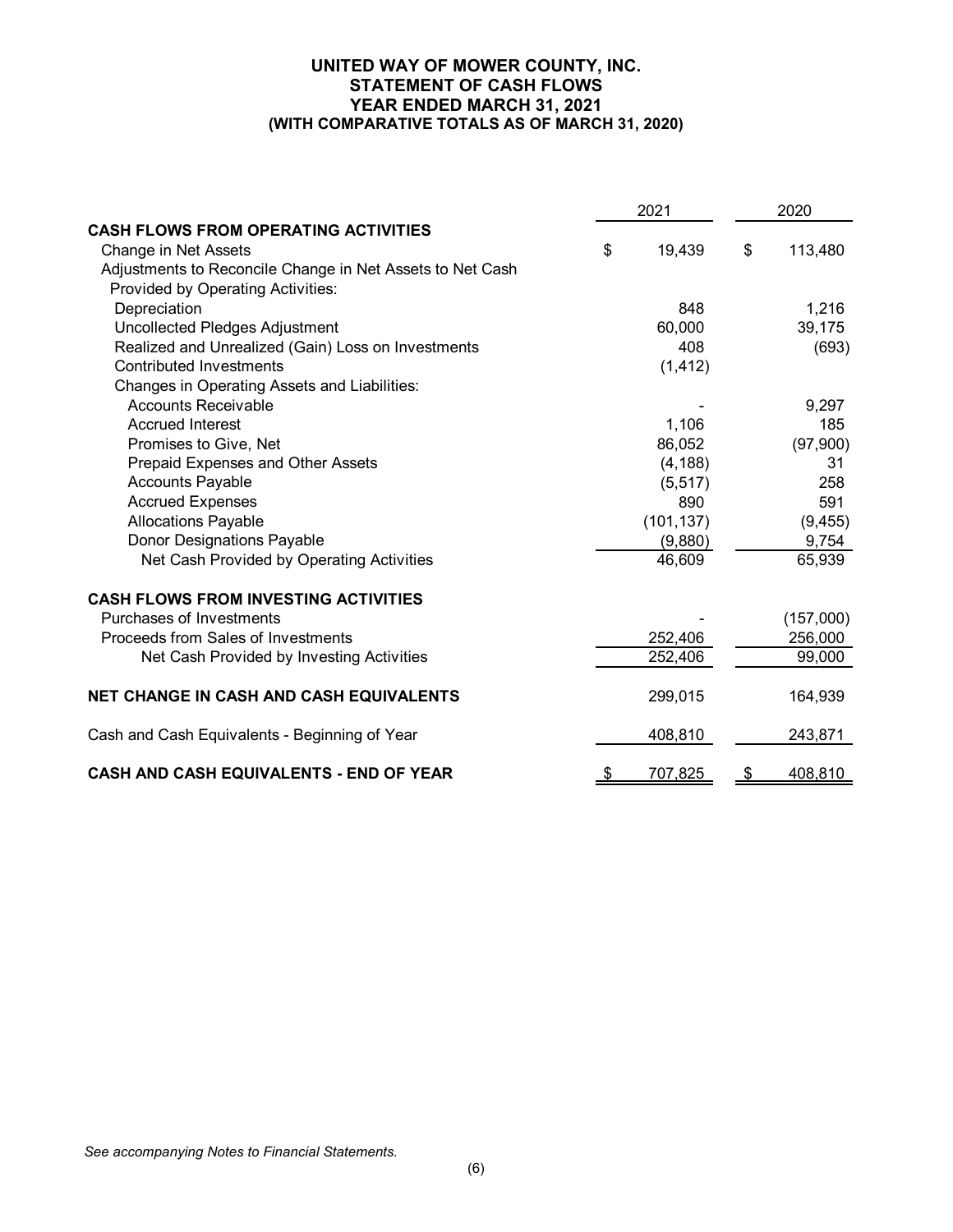# **NOTE 1 PRINCIPAL ACTIVITY AND SIGNIFICANT ACCOUNTING POLICIES**

### **Organization**

The United Way of Mower County, Inc. (the Organization) was established in 1958 as a nonprofit corporation. It was established to promote and conduct annually, in Mower County, Minnesota, one united drive or campaign for contributions for charitable and humanitarian purposes and to make distributions of funds received to qualified nonprofit organizations.

## **Comparative Financial Information**

The accompanying financial statements include certain prior-year summarized comparative information in total but not by net asset class. Such information does not include sufficient detail to constitute a presentation in conformity with accounting principles generally accepted in the United States of America (U.S. GAAP). Accordingly, such information should be read in conjunction with the audited financial statements for the year ended March 31, 2020, from which the summarized information was derived.

## **Cash and Cash Equivalents**

The Organization considers all cash and highly liquid financial instruments with original maturities of three months or less, which are neither held for nor restricted by donors for long-term purposes, to be cash and cash equivalents.

#### **Investments**

The Organization records investment purchases at cost, or if donated, at the fair value on the date of donation. Thereafter, investments are reported at their fair values in the statement of financial position. Net investment returns and losses are reported in the statement of activities and changes in net assets and consist of interest and dividend income, realized and unrealized capital gains and losses, less external and direct internal investment expenses.

Investments are exposed to various risks such as significant world events, interest rate, credit, and overall market volatility risks. Due to level of risk associated with certain investments securities, it is reasonably possible that changes in the fair value of the investments will occur in the near term and that such change could materially affect the amounts reported in the statement of financial position.

## **Pledges Receivable**

Pledges receivable are due within one campaign collection cycle. Pledges are recorded as receivables and allowances are provided for amounts estimated to be uncollectible. The provision for uncollectible pledges is computed based upon historical averages, adjusted by management's estimate of current economic factors applied to the gross campaign.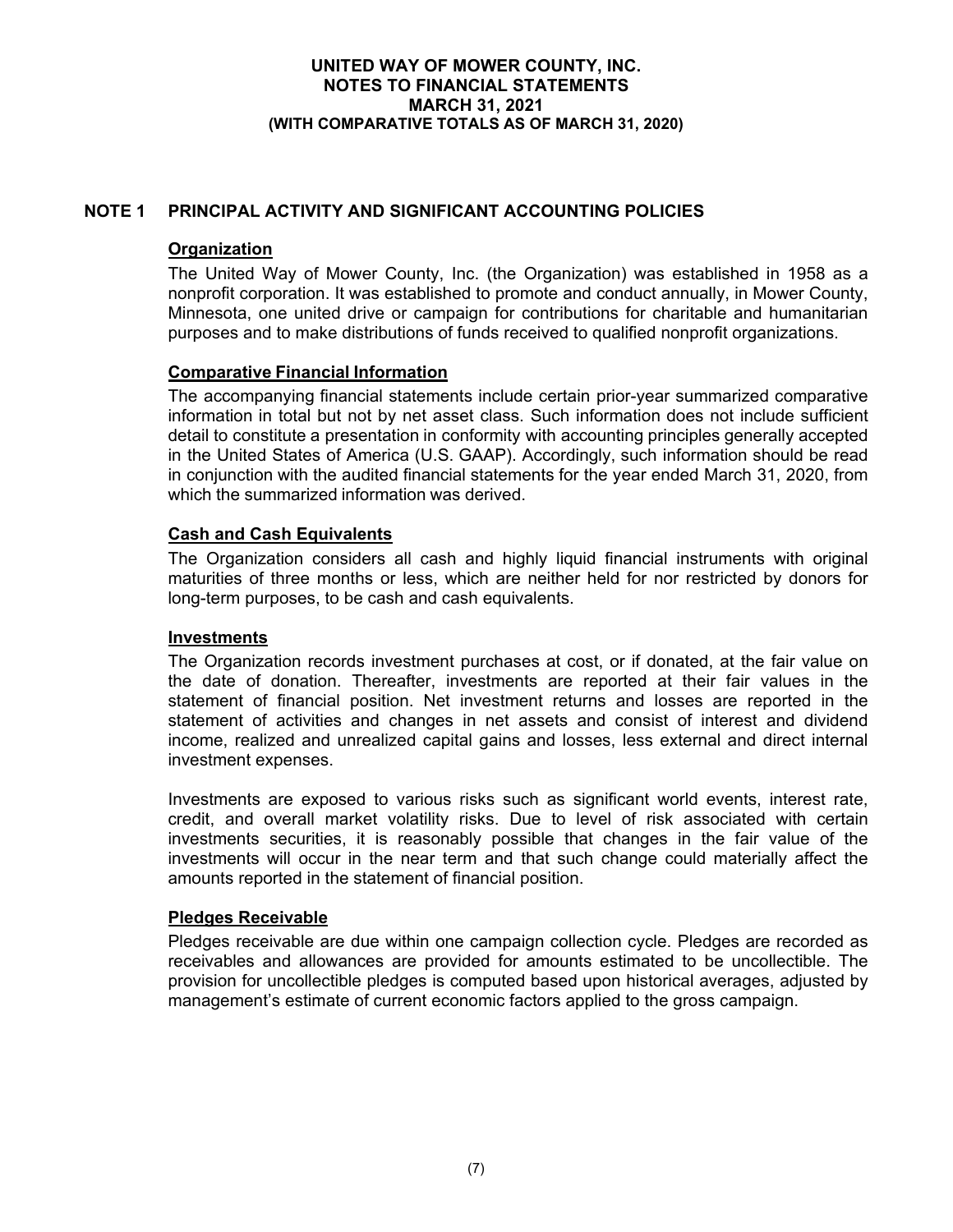# **NOTE 1 PRINCIPAL ACTIVITY AND SIGNIFICANT ACCOUNTING POLICIES (CONTINUED)**

### **Property and Equipment**

The Organization records property and equipment additions over \$1,000 at cost, or if donated, at fair value on the date of donation. Depreciation and amortization are computed using the straight-line method over the estimated useful lives of 3 years. When assets are sold or otherwise disposed of, the cost and related depreciation or amortization are removed from the accounts, and any resulting gain or loss is included in the statement of activities and changes in net assets. Costs of maintenance and repairs that do not improve or extend the useful lives of the respective assets are expensed currently.

## **Net Assets**

Net assets, revenues, gains, and losses are classified based on the existence or absence of donor or grantor-imposed restrictions. Accordingly, net assets and changes therein are classified and reported as follows:

*Net Assets Without Donor Restrictions* – Net assets available for use in general operations and not subject to donor (or certain grantor) restrictions. The governing board has designated, from net assets without donor restrictions, net assets for a discretionary fund.

*Net Assets With Donor Restrictions* – Net assets subject to donor- (or certain grantor-) imposed restrictions. Some donor-imposed restrictions are temporary in nature, such as those that will be met by the passage of time or other events specified by the donor. Other donor-imposed restrictions are perpetual in nature, where the donor stipulates that resources be maintained in perpetuity.

The Organization reports contributions restricted by donors as increases in net assets without donor restrictions if the restrictions expire (that is, when a stipulated time restriction ends or purpose restriction is accomplished) in the reporting period in which the revenue is recognized. All other donor-restricted contributions are reported as increases in net assets with donor restrictions. When a restriction expires, net assets with donor restrictions are reclassified to net assets without donor restrictions and reported in the statement of activities and changes in net assets as net assets released from restrictions.

## **Revenue and Revenue Recognition**

Revenue is recognized when earned. The Organization recognizes contributions when cash, securities, or other assets; an unconditional promise to give; or a notification of a beneficial interest is received. Conditional promises to give — that is, those with a measurable performance or other barrier and a right of return — are not recognized until the conditions on which they depend have been met.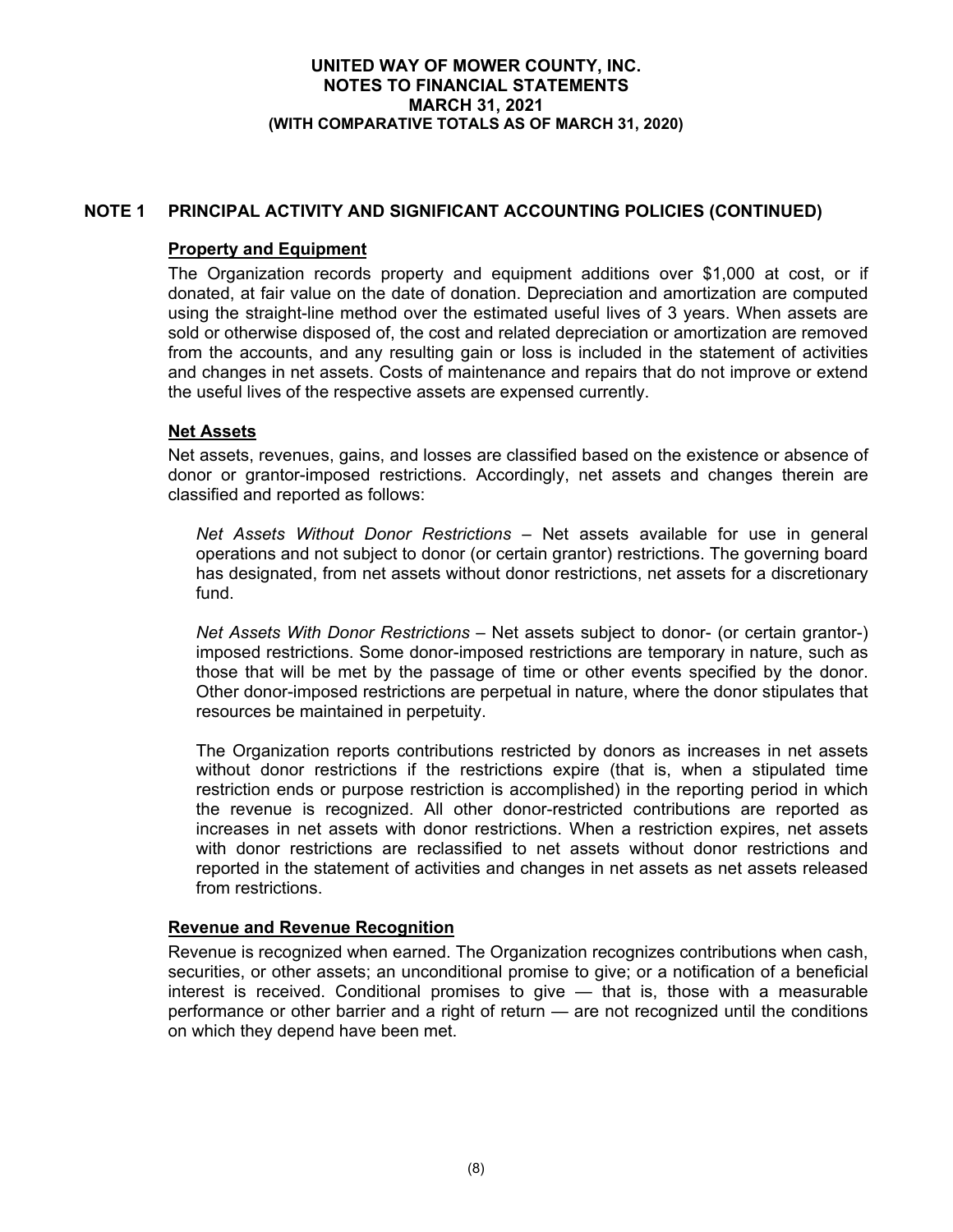# **NOTE 1 PRINCIPAL ACTIVITY AND SIGNIFICANT ACCOUNTING POLICIES (CONTINUED)**

# **Advertising Costs**

Advertising costs are expensed as incurred and totaled \$3,143 for the year ended March 31, 2021.

## **Designation Processing and Membership Requirement M Compliance**

Designations to other charitable organizations are charged a handling fee to cover the cost of fundraising and administration of these gifts.

The Organization follows costs deduction standards for membership requirement M. issued by United Way Worldwide to ensure uniformity of designation processing across the entire United Way system. This standard requires that designations paid to other charitable organizations are charged no more than the actual cost incurred to process and transfer gifts and that no additional processing fees will be charged against designations received from the United Ways. Handling fees do not exceed the established maximum of a 3-year average of fundraising and management and general cost as a percentage of total revenue taken from the three most recent Internal Revenue Service (IRS) Forms 990.

## **Functional Allocation of Expenses**

The Organization allocates its expenses on a functional basis among program, management and general, and fundraising. Direct personnel costs and other direct expenses that can be identified are allocated directly according to their natural expense classification. Salary, indirect personnel costs and other indirect expenses that are common to several functions are allocated to each functional expense category based on the best estimates of management.

## **Income Taxes**

The Organization is classified as a tax-exempt organization under Section  $501(c)(3)$  of the Internal Revenue Code and, accordingly, is not subject to federal income taxes. As such, it is subject to federal and state income taxes on net unrelated business income.

The Organization follows the accounting standards for contingencies in evaluating uncertain tax positions and files as a tax-exempt organization. Should that status be challenged in the future, all years since inception could be subject to review by the IRS.

## **Estimates**

The preparation of financial statements in conformity with U.S. GAAP requires us to make estimates and assumptions that affect the reported amounts of assets and liabilities at the date of the financial statements and the reported amounts of revenues and expenses during the reporting period. Actual results could differ from those estimates, and those differences could be material.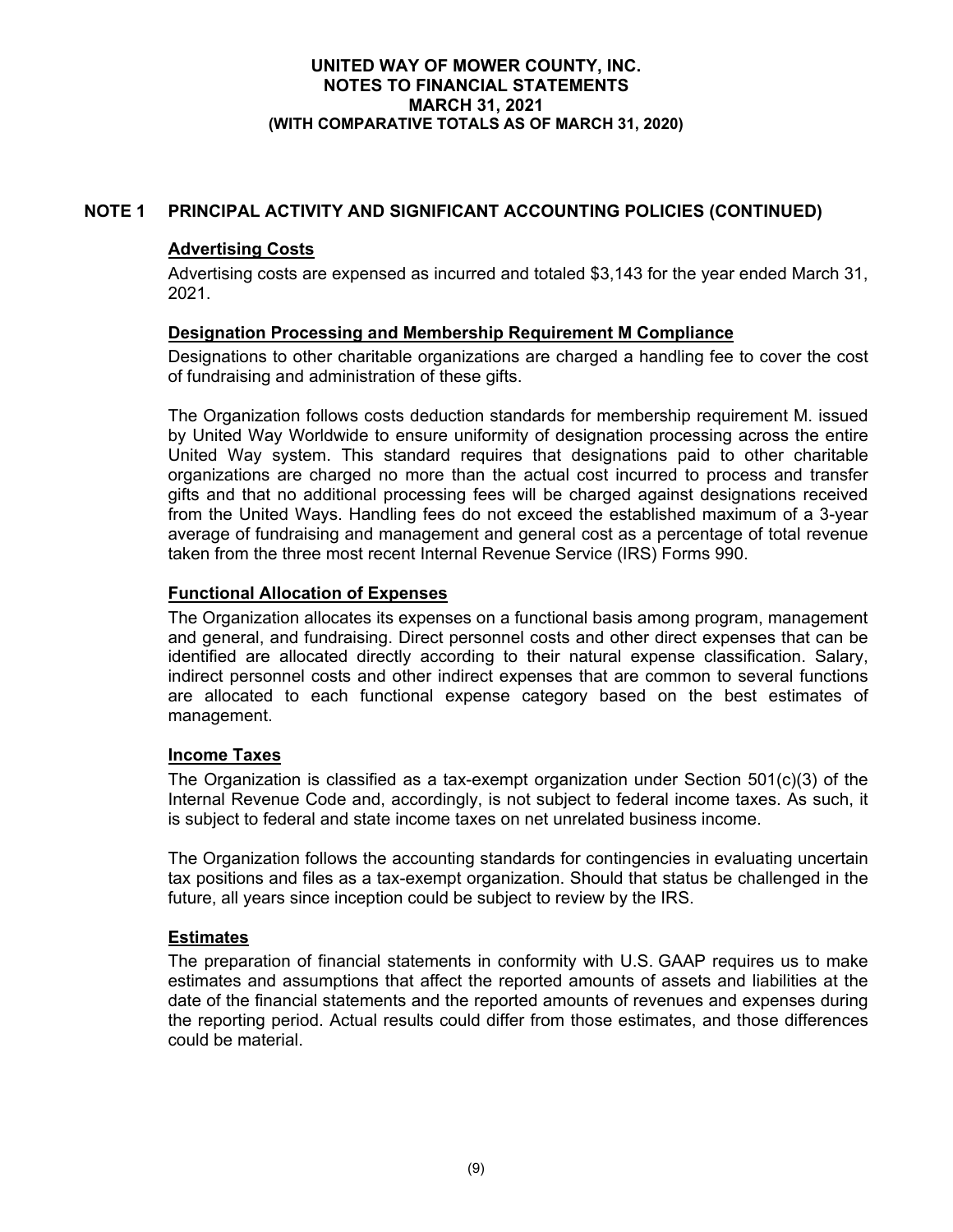## **NOTE 1 PRINCIPAL ACTIVITY AND SIGNIFICANT ACCOUNTING POLICIES (CONTINUED)**

### **Concentration of Credit Risk**

Financial instruments which potentially subject the Organization to concentrations of credit risk consist principally of cash and cash equivalents and unsecured receivables. Management believes the Organization's cash balances are maintained with quality financial institutions in order to offset the risk of loss that may occur when balances exceed the Federal Deposit Insurance Corporation limits on each account of \$250,000. The ability to collect pledges resulting from resource recruitment efforts is affected by general economic conditions in Mower County.

### **Subsequent Events**

We have evaluated subsequent events through October 7, 2021, the date the financial statements were available to be issued.

## **NOTE 2 LIQUIDITY AND AVAILABILITY**

The Organization regularly monitors the availability of resources required to meet its operating needs and other contractual commitments, while also striving to maximize the investment of its available funds. For purposes of analyzing resources available to meet general expenditures over a 12-month period, the Organization considers all expenditures related to its ongoing program-related activities as well as the conduct of services undertaken to support those programs to be general expenditures.

At March 31, 2021, the following financial assets could be readily made available within one year of the statement of financial position date to meet general expenditures:

| Financial Assets at Year-End:                     |               |
|---------------------------------------------------|---------------|
| Cash and Cash Equivalents                         | \$<br>707,825 |
| Investments                                       |               |
| <b>Accrued Interest</b>                           |               |
| Promises to Give, Net                             | 938,737       |
| <b>Total Financial Assets at Year-End</b>         | 1,646,562     |
| Less: Amount Not Available to Meet General        |               |
| Expenditures Within One Year:                     |               |
| <b>Board Designated Assets</b>                    | (10,000)      |
| <b>Restricted by Donors for Future Periods</b>    | (298,877)     |
| <b>Financial Assets Available to Meet General</b> |               |
| <b>Expenditures Within One Year</b>               | 1,337,685     |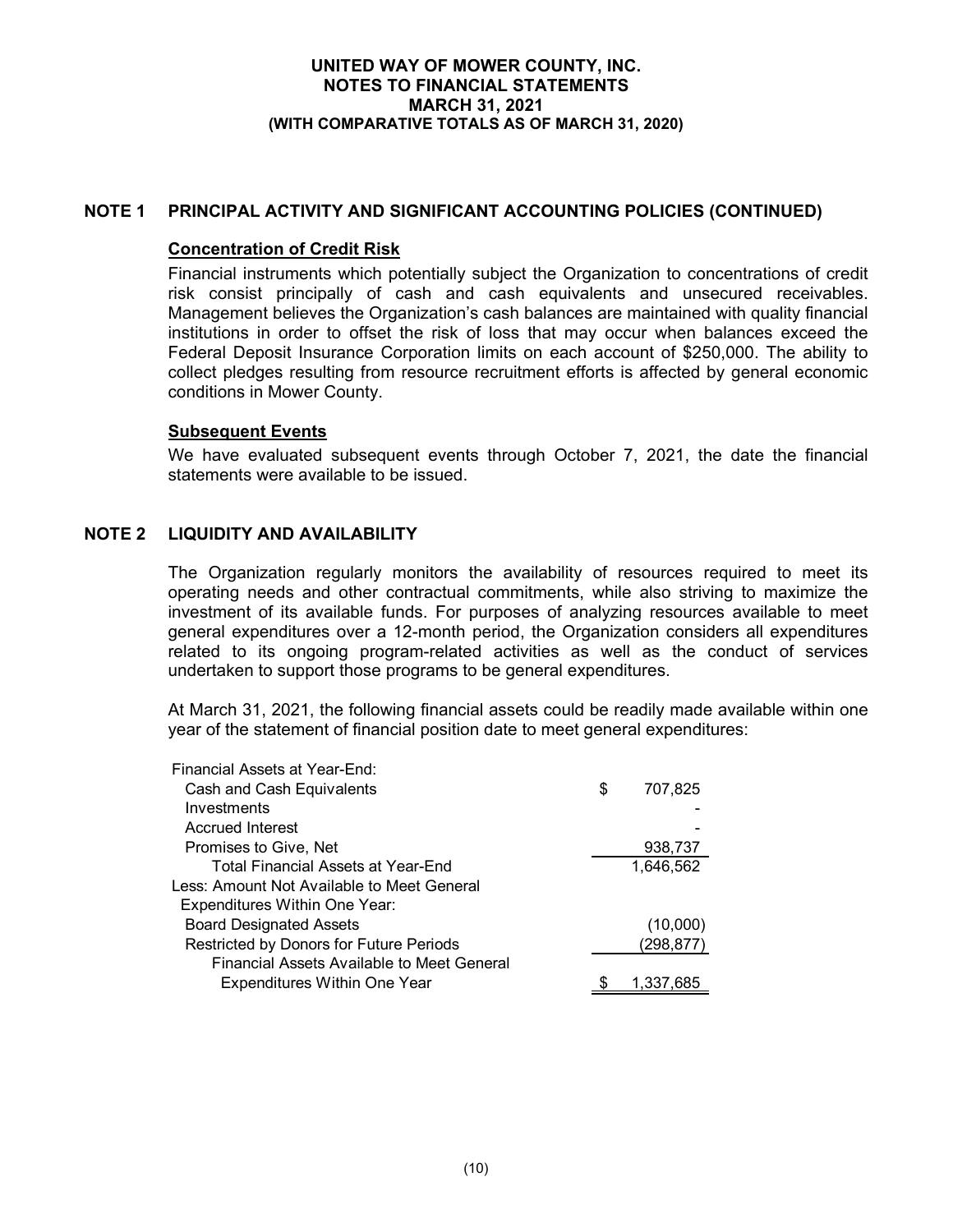### **NOTE 3 PLEDGES RECEIVABLE**

Pledges receivable at March 31, 2021 are summarized as follows:

| Hormel Foundation - Community Support     | 400.000   |
|-------------------------------------------|-----------|
| Other Pledges Receivable                  | 602.653   |
| Less: Allowance for Uncollectible Pledges | (63, 916) |
| Total                                     | 938.737   |

### **NOTE 4 LEASES**

On February 7, 2020, the Organization signed a lease for office space effective April 1, 2020 for a 36-month term ending March 31, 2023. Total rent expense for the year ended March 31, 2021 was \$15,600. Future rent payments are scheduled as follows:

|                       |   | Operating |
|-----------------------|---|-----------|
| Year Ending March 31, |   | Leases    |
| 2022                  | S | 15,600    |
| 2023                  |   | 15,600    |
| Total                 |   | .200      |

## **NOTE 5 CUSTODIAL ACCOUNT**

The Organization is custodian of funds distributed by the Hormel Foundation to specific approved agencies. For the year ended March 31, 2021, the Organization received and disbursed \$485,830 under this agency agreement for the Hormel Foundation. These amounts are not recorded as revenue or as expense on the books of the Organization as the funds are transfers of assets to other nonprofit organizations.

#### **NOTE 6 NET ASSETS WITH DONOR RESTRICTIONS**

Net assets with donor restrictions are restricted for the following purposes or periods as of March 31, 2021.

| Subject to Expenditure for Specified Purpose:   |               |
|-------------------------------------------------|---------------|
| Success by Six                                  | \$<br>245,299 |
| WLI                                             | 36,158        |
| Disaster Fund                                   | 5,227         |
| 2-1-1 Program                                   | 2,458         |
| <b>Community Connect</b>                        | 992           |
| Technology                                      | 930           |
| <b>Born Learning Trail</b>                      | 243           |
| COVID-19 Fund                                   | 7,570         |
| <b>Total Net Assets with Donor Restrictions</b> | 298,877       |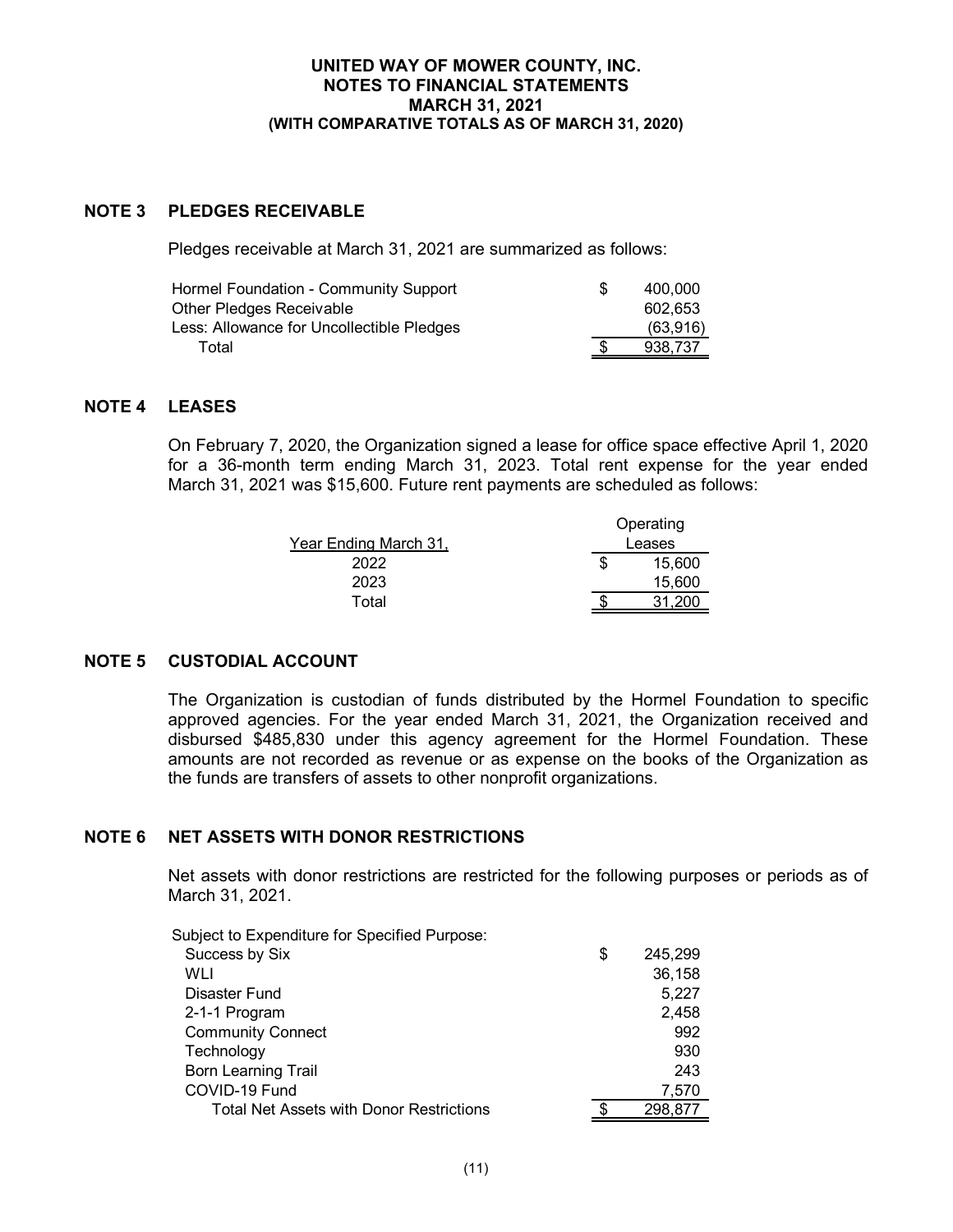## **NOTE 6 NET ASSETS WITH DONOR RESTRICTIONS (CONTINUED)**

Net assets were released from donor restrictions by incurring expenses satisfying the restricted purpose or by occurrence of the passage of time or other events specified by the donors as follows for the years ended March 31, 2021:

| Satisfaction of Purpose Restrictions: |   |         |
|---------------------------------------|---|---------|
| Success by Six                        | S | 150,773 |
| WLI                                   |   | 15,150  |
| <b>Community Connect</b>              |   |         |
| COVID-19 Fund                         |   | 10.365  |
| <b>Born Learning Trail</b>            |   |         |
| Total Net Assets Released from        |   |         |
| <b>Donor Restrictions</b>             |   | 176.288 |

## **NOTE 7 RELATED PARTIES**

There is a member of the board of directors of the Organization who holds a board of director position of the Hormel Foundation. The Hormel Foundation allocated \$583,000 to the Organization during the year ended March 31, 2021.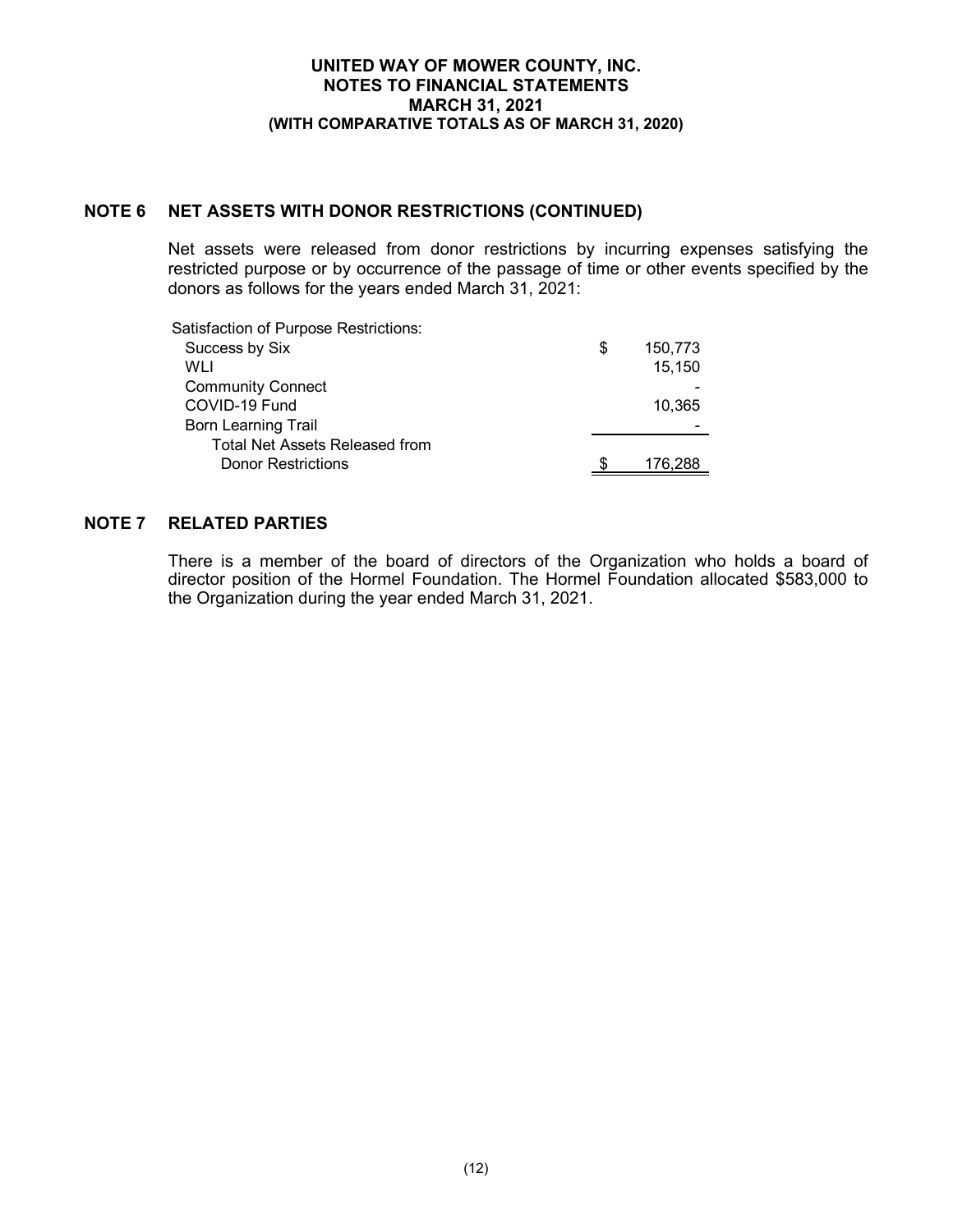#### **UNITED WAY OF MOWER COUNTY, INC. SCHEDULE OF ALLOCATIONS TO AGENCIES YEAR ENDED MARCH 31, 2021 (SEE INDEPENDENT AUDITORS' REPORT)**

| Adams Area Ambulance Service                                  | \$ | 15,000    |
|---------------------------------------------------------------|----|-----------|
| Apple Lane Community Child Care Center                        |    | 12,500    |
| Cedar Branch Developmental Achievement Center                 |    | (11, 250) |
| Cedar Valley Services, Inc.                                   |    | 35,000    |
| <b>Children's Dental Health Services</b>                      |    | 55,000    |
| <b>Comprehensive Human Services</b>                           |    | 90,000    |
| Crime Victims Resource Center                                 |    | 33,000    |
| Nexus-Gerard Family Academy                                   |    | 30,000    |
| Girl Scouts of Minnesota and Wisconsin River Valleys          |    | 30,000    |
| <b>Hormel Historic Home</b>                                   |    | 22,000    |
| Immigrant Law Center of Minnesota                             |    | 20,000    |
| <b>Life Mower County</b>                                      |    | 29,500    |
| Mower Council for the Handicapped, Inc.                       |    | 39,000    |
| Mower County Seniors, Inc.                                    |    | 18,000    |
| Parenting Resource Center, Inc.                               |    | 118,850   |
| Recovery is Happening                                         |    | 10,000    |
| <b>Salvation Army</b>                                         |    | 75,000    |
| Science Fair Mentoring Project, Inc.                          |    | (1,706)   |
| Semcac                                                        |    | 35,000    |
| ServeMinnesota                                                |    | 7,000     |
| Southern Minnesota Regional Legal Services                    |    | 15,000    |
| Twin Valley Council Boy Scouts of America                     |    | 375       |
| Welcome Center, Inc.                                          |    | 70,000    |
| <b>Workforce Development</b>                                  |    | 25,000    |
| YMCA of Austin, Minnesota                                     |    | 10,000    |
| Total Allocations to be Paid Out in the 2021-2022 Fiscal Year | 25 | 782,269   |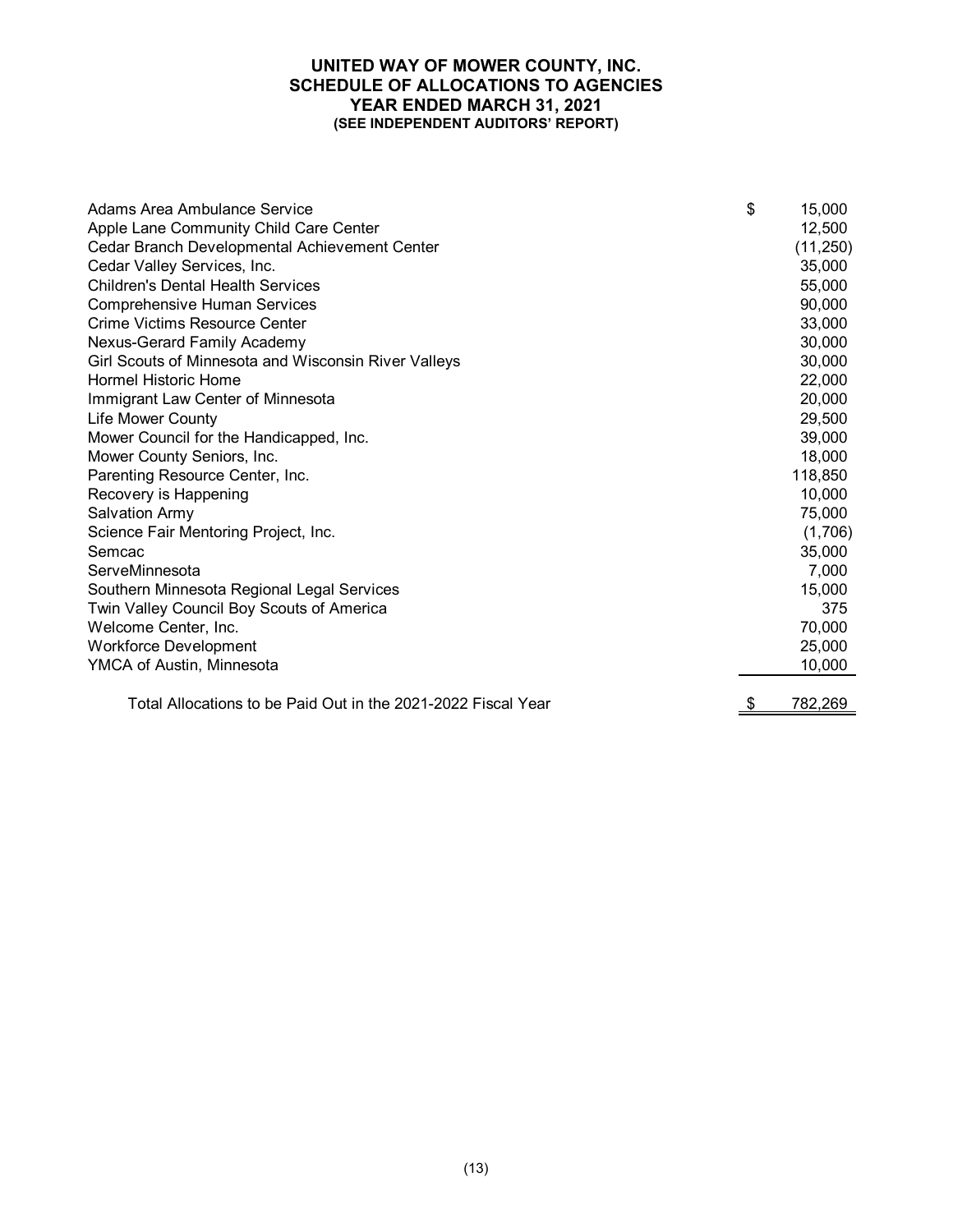#### **UNITED WAY OF MOWER COUNTY, INC. SCHEDULE OF CUSTODIAL ACCOUNT ALLOCATIONS YEAR ENDED MARCH 31, 2021 (SEE INDEPENDENT AUDITORS' REPORT)**

| American Red Cross                                   | \$<br>15,000 |
|------------------------------------------------------|--------------|
| Boy Scouts Minority Outreach                         | 15,000       |
| <b>Children's Dental Health Services</b>             | 75,000       |
| <b>Comprehensive Human Services</b>                  | 50,000       |
| Girl Scouts of Minnesota and Wisconsin River Valleys | 25,000       |
| Gerard Academy                                       | 65,000       |
| Hormel Historic Home                                 | 11,037       |
| Life Mower County                                    | 3,141        |
| Mower Council for the Handicapped, Inc.              | 12,344       |
| Semcac                                               | 42,500       |
| Semcac Senior Meals                                  | 109,500      |
| Welcome Center, Inc.                                 | 75,000       |
| Total                                                | 498,522      |